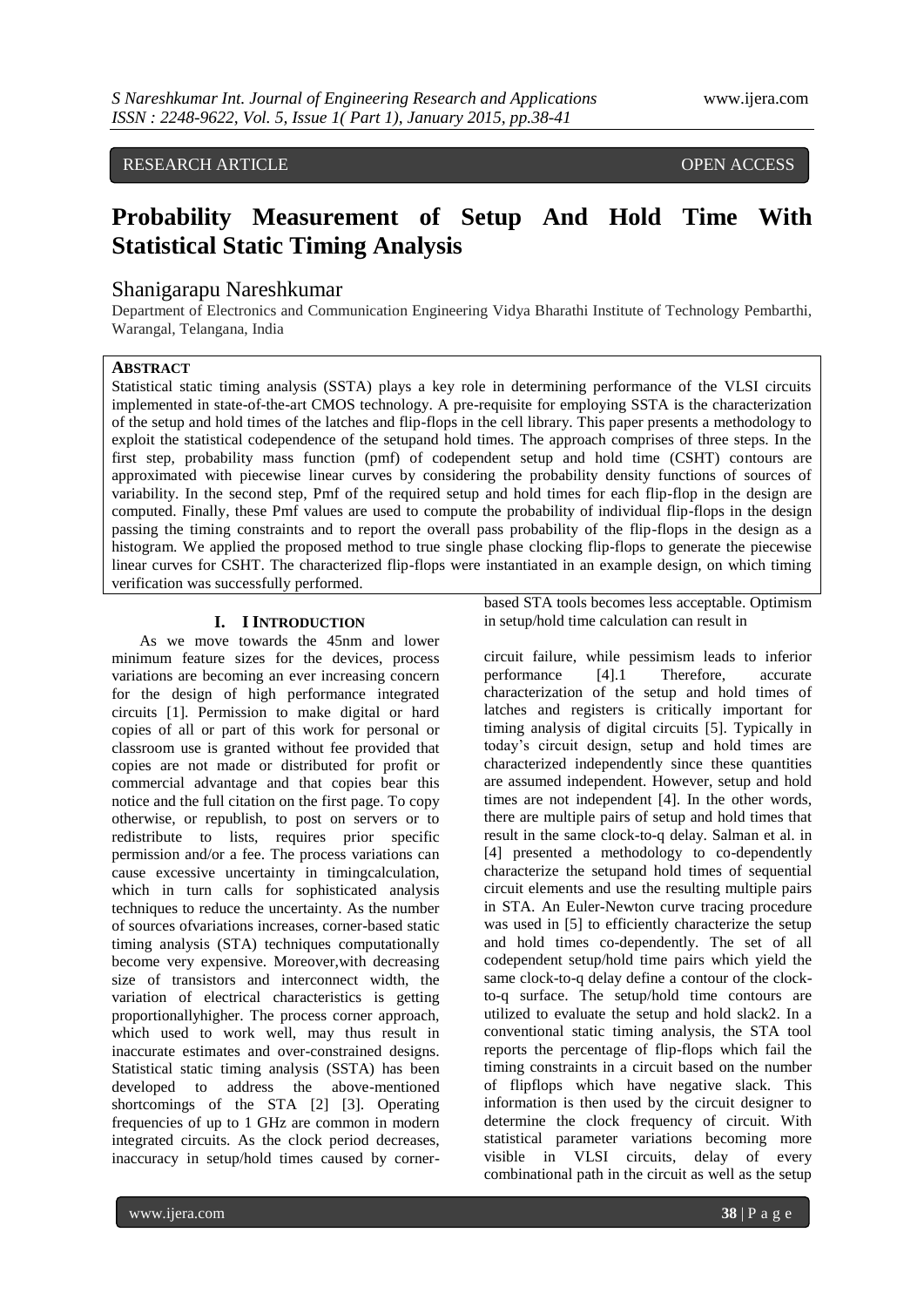and hold times of flip-flops (which serve as the start and end points of the combinational paths) become nondeterministic parameters, therefore, values of setup and hold slacks themselves become random variables. The existing statistical STA (SSTA) algorithms consider only the impact of process variation only on the delay of combinational paths in the circuit to estimate the slack of circuit [6]-[7]. However, to perform accurate timing verification and to precisely determine timing violations, theimpact of process variations on the clock-tooutput delay and codependent setup/hold times must be considered. This paper presents a statistical CSHT characterization approach by taking into account the impact of process variations. It proposes to efficiently approximate a setup/hold time contour by using a three-point piecewise linear curve. Moreover, this paper proposes a backward Euler based search (BEBS) method to obtain setup/hold times contours. A probability mass function (pmf) is derived for positions of the contours in the setup/hold time plane. Another probability mass function (pmf) is obtained for therandom variable defined on the required setup time (RST) and the required hold time (RHT) of the flip-flop in the circuit. These two pmf's are utilized to obtain the probability that the slack of a flipflop is negative and hence violates the timing constraints. The proposed algorithm enables SSTA to report a set of probability values which accurately represent the percentage of time that the flip-flop fails. In contrast, a STA tool reports a deterministic percentage of flip-flops which fail the setup and hold timeconstraints, and this value may be optimistic or pessimistic for a circuit whose process and circuit parameters are subject to random change. In this article, a methodology to study process variations inducing setup and hold time violations is presented. It is a mix between statistical static timinganalysis (SSTA) [4,5] and Monte Carlo (MC) analysis. Application on a real case, a MAC Multiplier Accumulator, found in many embedded systems requiring high speed calculation, has been made and results given. Process variations on transistor characteristics are the focus of this work. Interconnect variations which are another important topic are notconsidered here.





#### **II. STATIC CSHT**

This section provide some terminology, propose a backward Euler based search for characterizing codependent setup hold time contour for a given clock-to-q delay, and explains how to utilize this contour in a STA tool for timing verification.

#### *2.1 Terminology*

Latches and flip-flops are the sequential circuit elements used in synchronous designs. The **setup time** is the *minimum time before* the active edge of the clock that the input data line must be valid for reliable latching. Similarly, the **hold time** represents the *minimum time* that the data input must be held stable *after* the active clock edge. The active clock edge is the transition edge (either low-to-high or high-to-low) at which data transfer/latching occurs. The **clock-to-q** delay is the delay from the 50% transition of the active clock edge to the 50% transition of the output, *q*, of the latch/register. The **setup skew** refers to the delay from the latest 50% transition edge of the data signal to the 50% active clock transition edge; similarly, the **hold skew**  denotes the delay from the 50% active clock transition edge to the earliest 50% transition edge of the data signal. Figure 1 illustrates the setup and hold skews, which are denoted by *τsw*and *τhw*, respectively. A common technique for setup/hold time characterization is to plot the clock-to-q delay, *tc2q*, for various setup and hold skews via a series of transient simulations. This process in turn produces a clock-to-q *delay surface*. The setup (hold) time is then taken as a particular setup (hold) skew point on the plot, for which the *characteristic clock-to-q delay*1, *tcc2q*, increases by say 10%. As already mentioned, the setup and hold times are not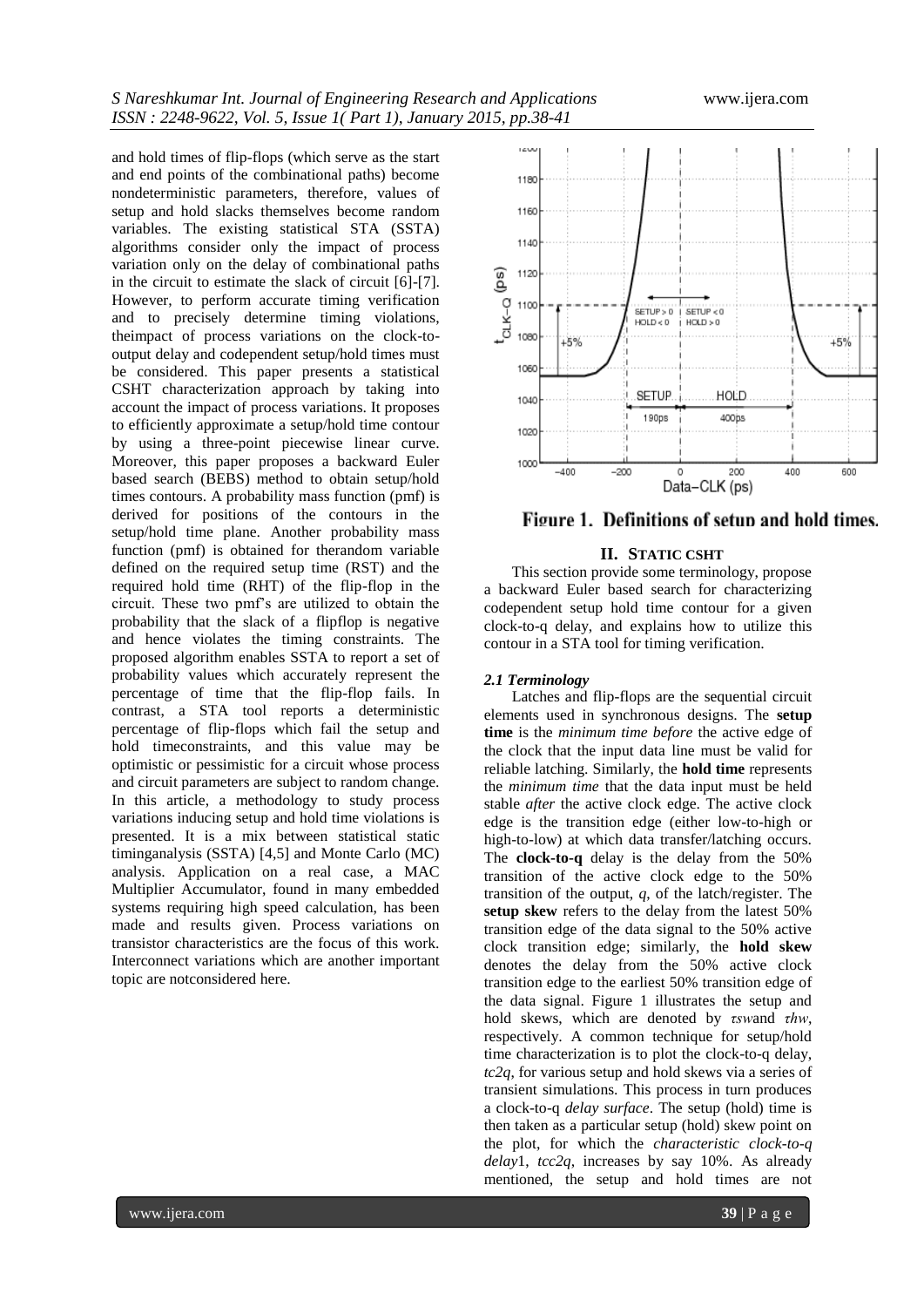independent quantities, but depend strongly on one another. Typically, the hold time reduces as the setup skew moves up. Similarly, the setup time decreases as the hold skew increases. The tradeoff between setup and hold skews and the hold and setup times is a strong function.



**skews.**

#### *2.2 CSHT Characterization*

A general method to extract codependent pairs of setup/hold times is to first obtain the clock-to-q delay, *tc2q*, as a function of the setup/hold skews. This is followed by extraction of a contour of the setup/hold times corresponding to all points on the *tc2q* surface that result in a given increase (*e.g.*, 10%) in the characteristic clock-to-q delay*, tcc2q*  [5]. Figure 2 depicts an example setup/hold time contour.



Figure 2. A codependent setup and hold time contour

### **III. VIOLATION PROBABILITIES ON A CRITICAL PATH**

To get an exhaustive comparison of these FF in a functional environment, we were considered a real case. Data and clock paths were extracted from a multiplier design at its place and route level, and then we replaced the initial FF by those of this study. To get the efficiency of one FF, we compute the hold/setup time violation probabilities thanks to the methodology described in [9]. This method allows us to take into account Clk-to-Q delay variations in the same time than setup/hold time variations, and then use all data available in part III. It is based on a SSTA (Statistical Static Timing

Analysis) [4-9] for the combinatory paths, mixed with MC timing data coming from the sequential cells. Fig. 2 illustrates the method. We took the longest and the shortest timing path of our design to compute the setup (hold) time violations. We recall that probabilities can be found thanks to the equations given below :

## $Pv$  setup =  $Pr(P - dpath + dclock <$  detup)  $Pv$  hold =  $Pr(dpath - dclock < dhold)$

with*P* the period, *dpath*the delay distribution function of thedata path, *dclock* the delay distribution function of the clock,*dsetup/dhold*the distribution function of the setup/hold time.The worst design case was taken at 1,1V, 125C for the longpath (setup) and the best design case at 1,3V, - 40 C for theshort path (hold). Regarding the setup and hold time variationdefinitions, the same design corners were taken for all thesimulations, even if it is hard to predict common worst casesfor all the FFs [9]. However, these differences remain small and the comparison can be relevant.



Fig. 3 presents for each FF of this study the setup time

violation probabilities of a critical path. These results showfew differences between the variations of each case,suggesting that intrinsic setup time FF deviations do not play amajor role once integrated into the whole path analysis. On theother hand, the setup time and Clk-to-Q means are majorparameters. The period difference between the worst and thebest flip-flop is about 0,2 ns, equivalent to a performancedifference of about 7%, which can be determining for highspeed chips.